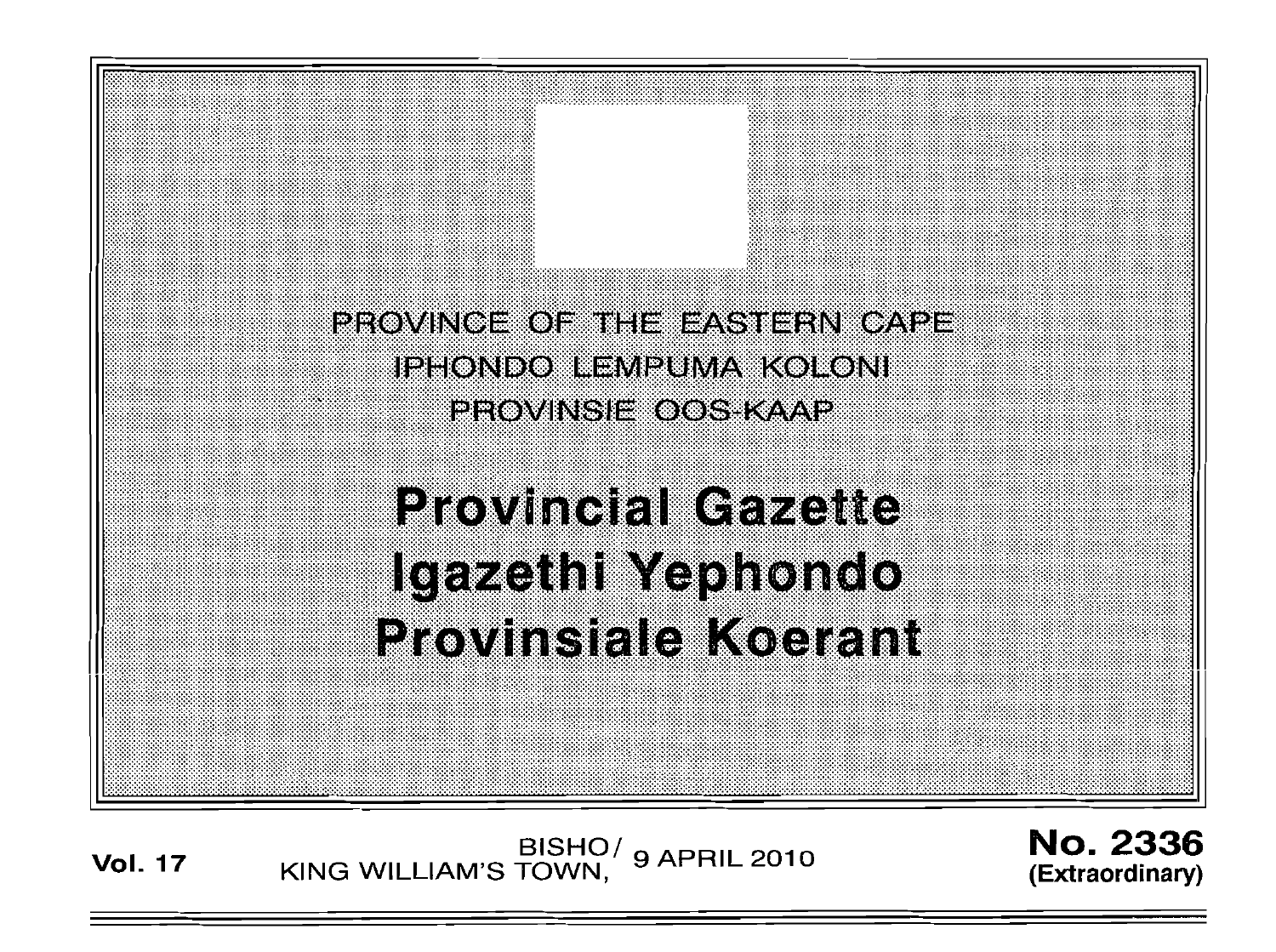#### **IMPORTANT NOTICE**

**-rhe Government Printing Works will not be held responsible for faxed documents not received due to errors on the fax machine or faxes received which are unclear or incomplete. Please be advised that an "OK" slip, received from a fax machine, will not be accepted as proof that documents were received by the GPW for printing. If documents are faxed to the GPW it will be the sender's responsibility to phone and confirm that the documents were received in good order.** 

**Furthermore the Government Printing Works will also not be held responsible for cancellations and amendments which have not been done on original documents received from clients.** 

## **CONTENTS ·INHOUD**

| No. |                                                                                                                                                                                                                | Page<br>No. | Gazette<br>No. |  |
|-----|----------------------------------------------------------------------------------------------------------------------------------------------------------------------------------------------------------------|-------------|----------------|--|
|     | <b>PROVINCIAL NOTICE</b>                                                                                                                                                                                       |             |                |  |
|     | Disestablishment of the Amampondomise Asentshonalanga Traditional Council and re-establishment of<br>the Amampondomise Asentsholonga Traditional Council and establishment of a new traditional council called |             | 2336           |  |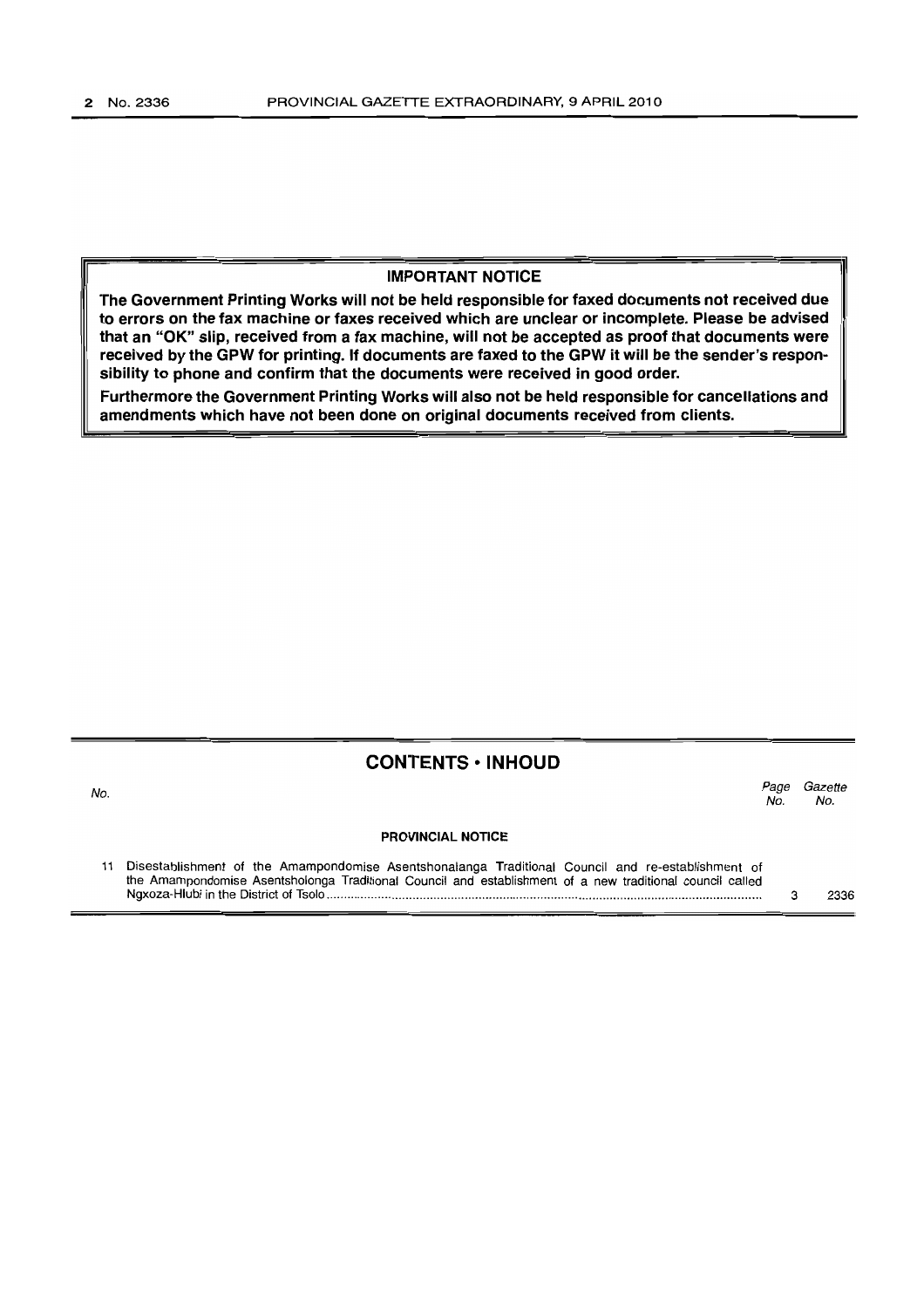## **PROVINCIAL NOTICE**

No. 11

**9 April 2010** 

## **PROVINCE OF THE EASTERN CAPE**

### **DEPARTMENT OF LOCAL GOVERNMENT AND TRADITlONAL AFFAIRS**

**D1SESTABUSHMENT OF THE AMAMPONDOMISE ASENTSHONALANGA TRADITIONAL COUNCIL AND RE-ESTABLISHMENT OF THE AMAMPONDOMISE ASENTSHOLANGA TRADITIONAL COUNCIL AND ESTABLISHMENT OF A NEW TRADITIONAL COUNCIL CALLED NGXAZA** - **HLUBI IN THE DISTRICT OF TSOLO** 

Whereas it is considered necessary in the interests of good administration to disestablish the AmaMpondomise AseNtshonalanga Traditional Council as established at present, to re-establish AmaMpondomise AseNtshonalanga Traditional Council with new jurisdictional areas and establish new traditional council called Ngxaza - Hlubi in respect of different administrative areas.

And whereas the tribes concerned and the Emboland Regional Authority have been consulted and the Regional Authority has agreed to the proposed amended establishments;

Now, therefore, I, Sicelo Gqobana hereby make known that there shall be traditional council called AmaMpondomise AseNtshonalanga and traditional council called Ngxaza - Hlubi in respect of the administrative areas in the district of Tsolo indicated under their names in the Schedule hereto.

Government Notice No. 14 dated 18 February 1977 is hereby withdrawn in respect of the AmaMpondomise AseNtshonalanga Traditional Council.

W Gaz Barra

SIGNÉD: SICELO **@QOBANA** ~~~ER **OF THE EXECUTIVE COUNCiL RESPONSIBLE FOR LOCAL GOVERNMENT AND TRADITIONAL AFFAIRS DATE: 25/3/10**